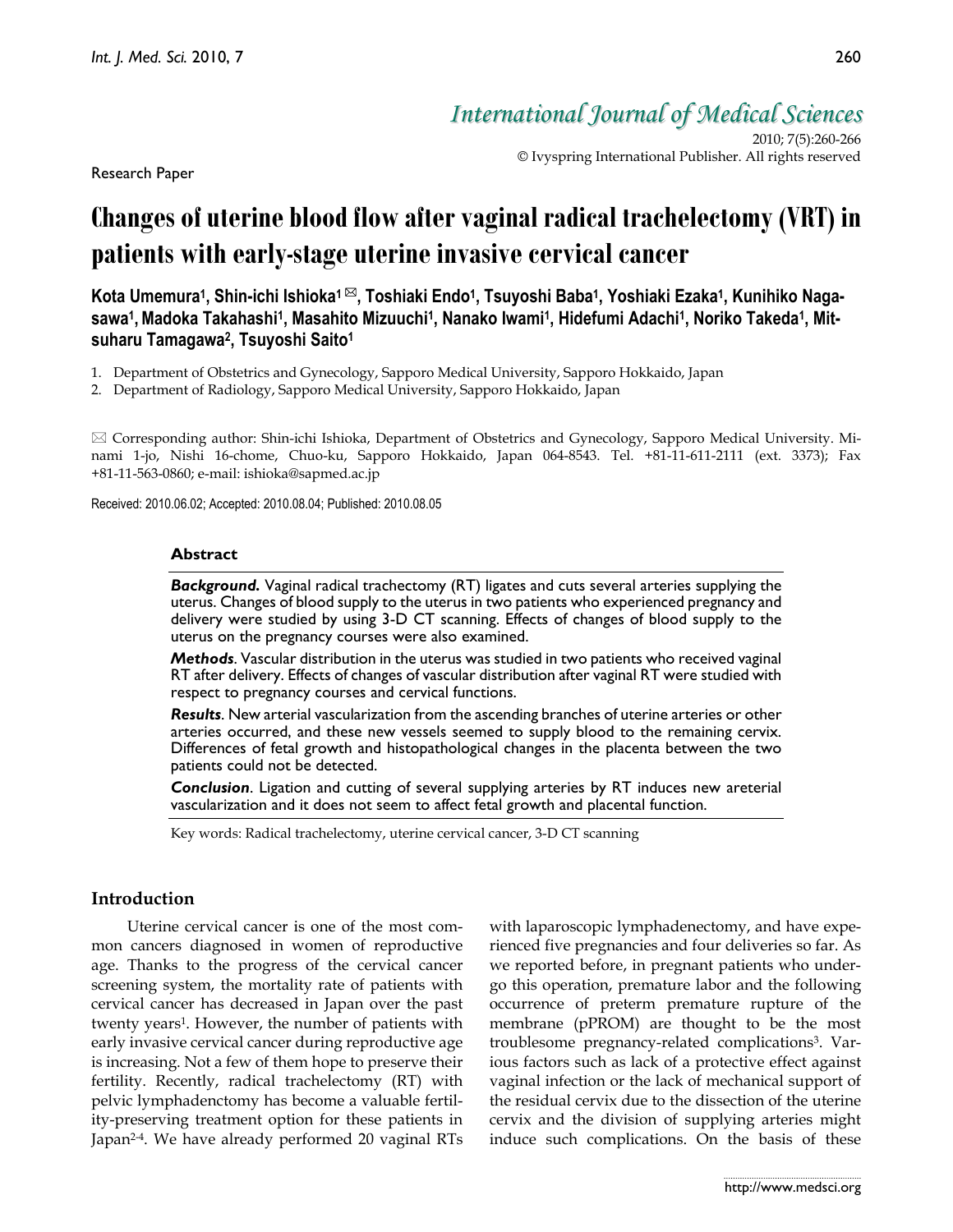complications, there might be reduced blood supply to the remaining uterus. Furthermore, if the blood supply to the uterus is reduced, it could be a cause of intrauterine growth retardation (IUGR) or intrauterine fetal death (IUFD)5.

In this report, we studied changes of the blood supply to the uterus in two patients who experienced pregnancy and delivery. Effects of these changes on the pregnancy courses are also discussed.

### **Patients and methods**

In the period from January 2003 through December 2009, a total of 20 women with early-stage invasive uterine cancer underwent vaginal RT with lymphadenectomy in Sapporo Medical University Hospital. Among them, five patients became pregnant, and four of them delivered by cesarean section. In this study, we performed 3-D CT scanning for assessment of the blood supply to the uterus in two patients who had undergone vaginal RT with pelvic lymphadenectomy after delivery. 3-D CT scanning was also performed in a woman with normal uterus after the delivery for the assessment of an intra-abdominal disease, and her picture was used as a control. The clinical courses of pregnancy, fetal growth measured by ultrasonography, and results of histopathological examination of the placenta were also compared between the two patients. Characteristics of both patients are presented in Table 1. Patient 1 was a 35-year-old Japanese woman, gravida 0 para 0. As a pap smear at a local clinic showed atypical squamous cells corresponding to cervical intraepithelial neoplasia (CIN) 3, she was referred to our hospital. She received diagnostic laser conization, and she was diagnosed as having stage Ib1 squamous cell carcinoma. Then she underwent vaginal RT and laparoscopic lymphadenectomy, and she became pregnant six months after the operation by artificial intrauterine insemination. She was admitted to our hospital with a diagnosis of threatened abortion at 17 weeks of gestation. In spite of bed rest, disinfection therapy, and the administration of ritodrine, she suffered from pPROM at 23 weeks of gestation. Therefore she underwent emergent cesarean section at 24 weeks of gestation.

Patient 2 was a 28-year-old Japanese woman, gravida 0 para 0. She was diagnosed as having stage Ib1 cervical squamous cell carcinoma by diagnostic laser conization at a local hospital. She was referred to our hospital for fertility-sparing treatment. She also underwent vaginal RT and laparoscopic lymphadenectomy. At 14 months after the operation, she became pregnant without any artificial reproductive

techniques. We recommended her to enter our hospital early in the second trimester in spite of no signs of threatened abortion. Daily vaginal disinfection with popidone iodine, bed rest, and administration of ritodrine and an ulinastatin vaginal suppository were continued as a new follow-up modality for pregnant patients who received RT. Finally, at 35 weeks of gestation, scheduled cesarean section was performed for her.

The postpartum courses of the patients were not remarkable, and no signs of recurrence have been seen for either patient up to now. Their menstrual cycles also restarted within 6 months postpartum.

Vaginal RT was performed using the laparoscopico-vaginal procedure of Dargent et al. Briefly, a rim of vaginal mucosa was delineated circumferentially and excised so that the anterior and posterior mucosae could cover the cervix. The vesicovaginal space was defined laterally on each side. After identification of the ureters, the bladder pillars were separated and sectioned. Then the proximal parametrium and the cervicovaginal branches of the uterine arteries were excised. After these procedures, the cervix was amputated approximately 10 mm below the isthmus, a nylon suture was placed around the cervix, and a Sturumdorf suture was placed to cover the surface of the cervix.

#### **Table 1**. Clinical characteristics of patients.

|                                 | Patient 1                      | Patient 2                      |
|---------------------------------|--------------------------------|--------------------------------|
| age(years) and parity           | 35<br>P <sub>0</sub> (0)       | 28<br>P <sub>0</sub> (0)       |
| histology and clinical stage    | SCC stage Ib1                  | SCC stage Ib1                  |
| gestation at delivery           | $24$ weeks + 1 day             | $34$ weeks + 6 day             |
| birth weight and Apgar<br>score | 588g<br>1(1min.)/1(5min.)      | 1862g<br>7(1min.)/8(5min.)     |
| pathology of placenta           | Ischemic change(-)<br>$CAM(+)$ | Ischemic change(-)<br>$CAM(-)$ |
| prognosis                       | NED 27 months                  | NED 54 months                  |

P(0) means pregnancy0 and delivery0. SCC means squamous cell carcinoma.

CAM means chorioamnionitis. NED means "no evidence of disease".

## **Results**

Figures 1 and 2 show the blood vessel distribution in the uterus for both patients. Figure 3 shows the blood distribution in the normal uterus after the delivery. Identification of blood vessels was performed by a radiologist (M.T).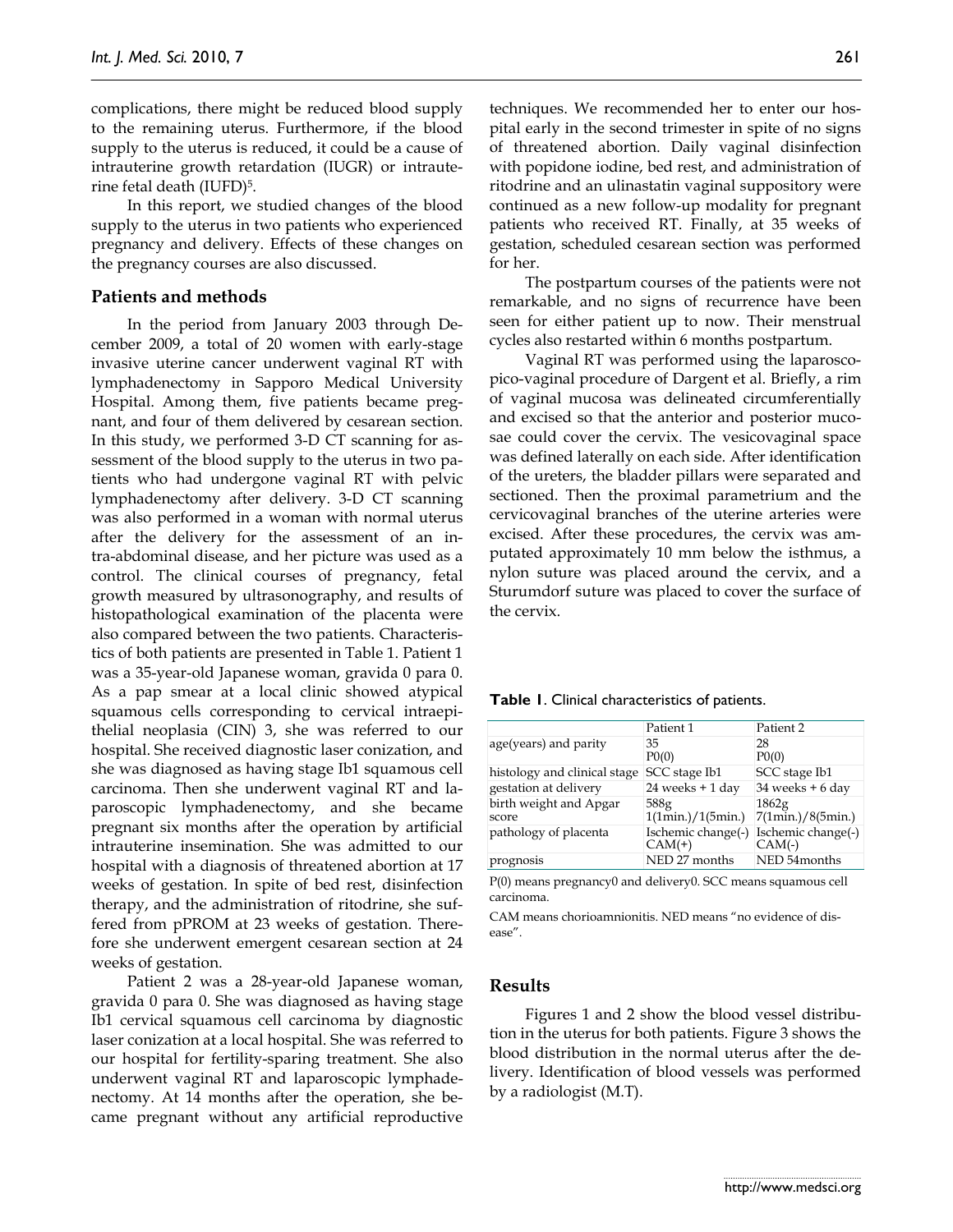

**Fig. 1** 3-D computed tomography (CT) imaging of patient 1. a: Left uterine artery. No descending branch was seen. b: New vessels probably arisen from ascending branch of left uterine artery. c: New vessels probably arisen from ascending branch of right uterine artery. d: Right uterine artery. No descending branch was seen. Identification of each vessel was made by a radiologist (M.T).



**Fig. 2** 3-D CT imaging of patient 2. e: Left uterine artery. No descending branch was seen. f: New vessels probably arisen from ascending branch of left uterine artery and some arteries from vagina or pelvic wall . g: New vessels probably arisen from some arteries from vagina or pelvic wall. h: Right ovarian artery supplying blood to the remaining uterus. No right uterine artery could be detected. Main blood supply of the right side of the uterus was through "g" and "h". Identification of each vessel was also made by a radiologist (M.T).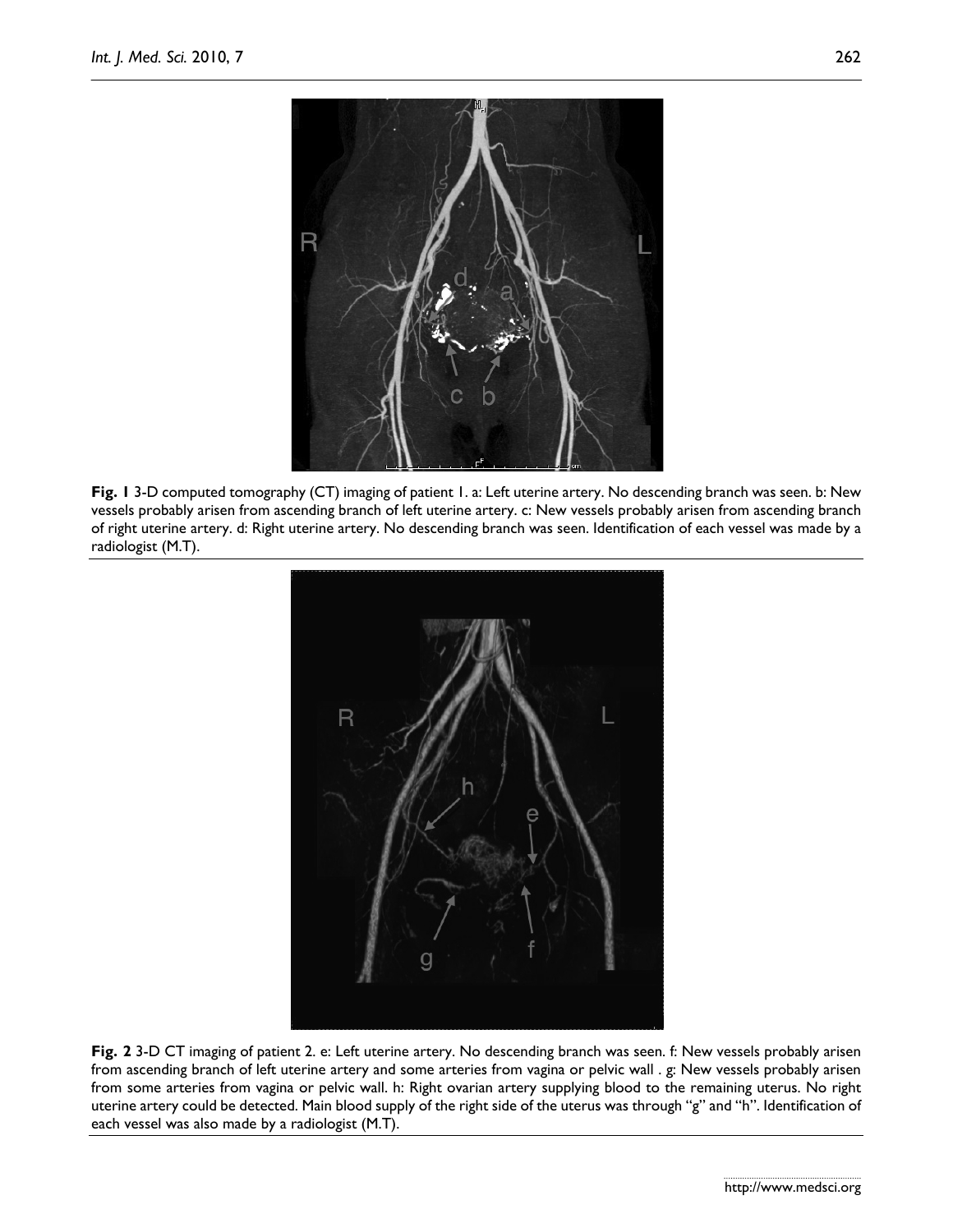In vaginal RT, we usually amputate the cervix at the level of the uterine artery, which corresponds to approximately 10 mm below the isthmus. In this procedure, we usually ligate and cut the descending branches of the uterine arteries and vaginal arteries. These arteries mainly supply blood to the lower segment of the uterus. Fig. 1 and Fig. 2 show that the descending branches of uterine arteries and vaginal arteries could not be seen in either patient. New arterial vascularization from the ascending branches of uterine arteries arose, and these new vessels seemed to supply blood to the remaining cervix, including the neo-cervix. On the 3-D CT scan, no ischemic areas were seen in the remaining uterus.

Fig. 3 shows the fetal growth of both patients. Patient 1 received emergent cesarean section at 24 weeks of gestation because of sudden premature rupture of the membrane. Therefore the birth weight of the child of patient 1 was 588g, though she survived thanks to the efforts of neonatologists and co-workers. Fetal growth up to the delivery was appropriate for gestational age for patient 1. Fetal growth of patient 2 was also within the normal range over the pregnancy period. Fig. 4 shows changes of cervical length as measured by transvaginal ultrasonography in the both patients. The remaining cervix of patient 1 was shorter than that of patient 2 over the pregnancy period.

Furthermore as shown in Table 1, the placenta from patient 1 showed the existence of severe chorioamionitis, which might have been a cause of pPROM; however, no ischemic changes of the placenta were detected histopathologically. The placenta of patient 2, who delivered at 35 weeks of gestation, did not show ischemic changes either.



**Fig. 3** 3-D CT imaging of a patient with normal uterus after the delivery. A: Ascending branch of right uterine artery. B: Ascending branch of left uterine artery. C: Descending branch of right uterine artery. D: Descending branch of left uterine artery. Identification of each vessel was also made by a radiologist (M.T).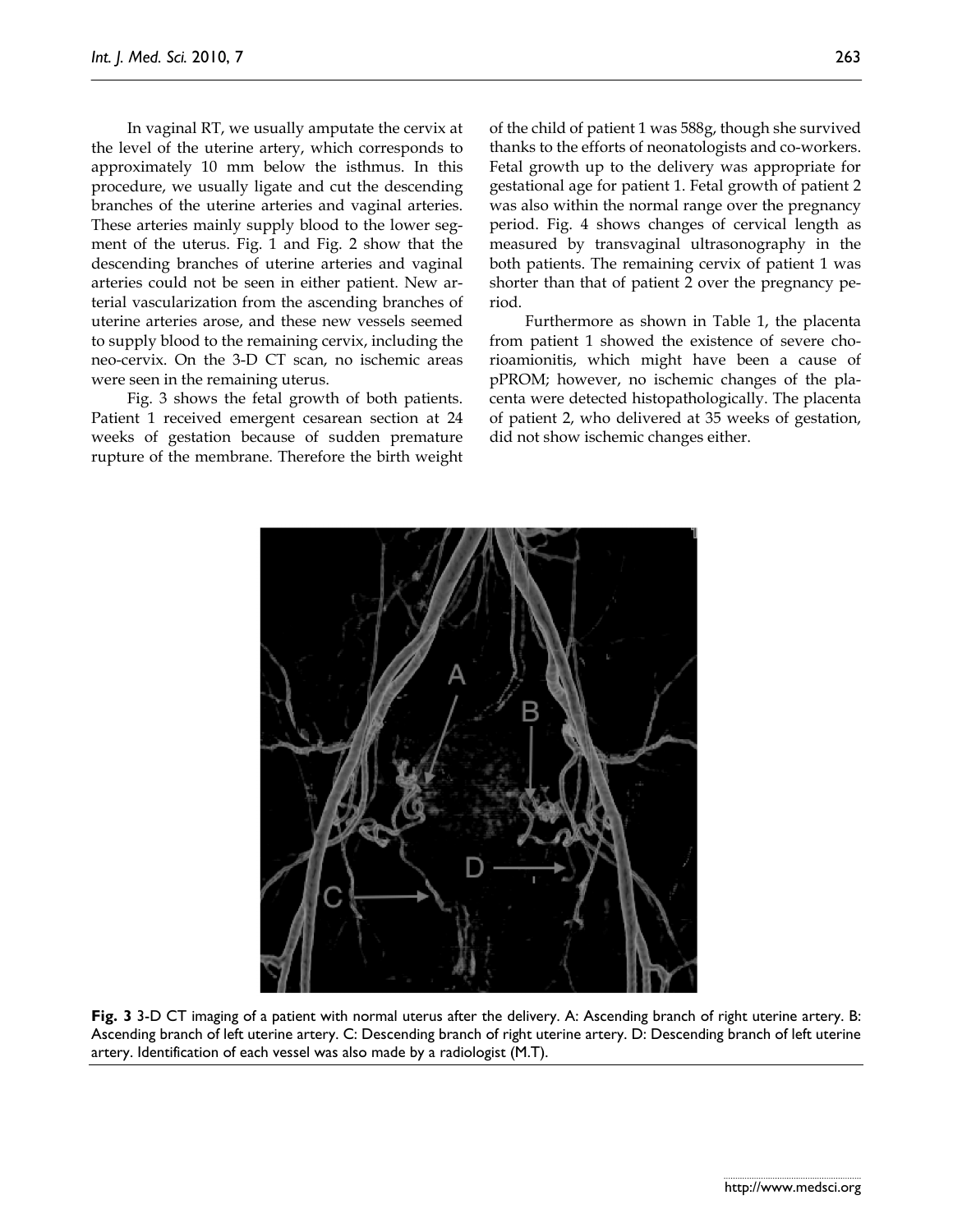

**Fig. 4** Ultrasonographic changes of BPD as a marker of fetal growth in patient 1 and patient 2. Fetal growth of each patient assessed by the changes of BPD (biparietal diameter) was within normal range over the pregnancy period, although patient 1 received emergent cesarean section at 24 weeks of gestation because of sudden premature rupture of the membrane.



**Fig. 5** Transvaginal ultrasonographic changes of cervical length during pregnancy after vaginal radical trachelectomy(RT). The remaining cervix of patient 1 was shorter than that of patient 2 over the pregnancy period.

## **Discussion**

In this study, we looked at changes of blood supply to the uterus after vaginal RT in two patients who experienced pregnancy. The effects of blood supply on the fetal growth and the placental changes were also studied. RT removes the cervix of the uterus, parametrium, and upper vagina through a vaginal approach and is designed to preserve childbearing potential in young patients with cervical cancer. This procedure requires ligation and cutting the descending branches of uterine arteries as well as the division of vaginal arteries. The uterus has six main supplying arteries: two ovarian, two uterine, and two vaginal arteries. It is said that four of the six arteries are required to ensure uterine viability<sup>5</sup>. However, almost half of the supplying arteries are cut after vaginal RT. Sieunarine et al. reported that the blood flow reduction after ovarian artery ligation was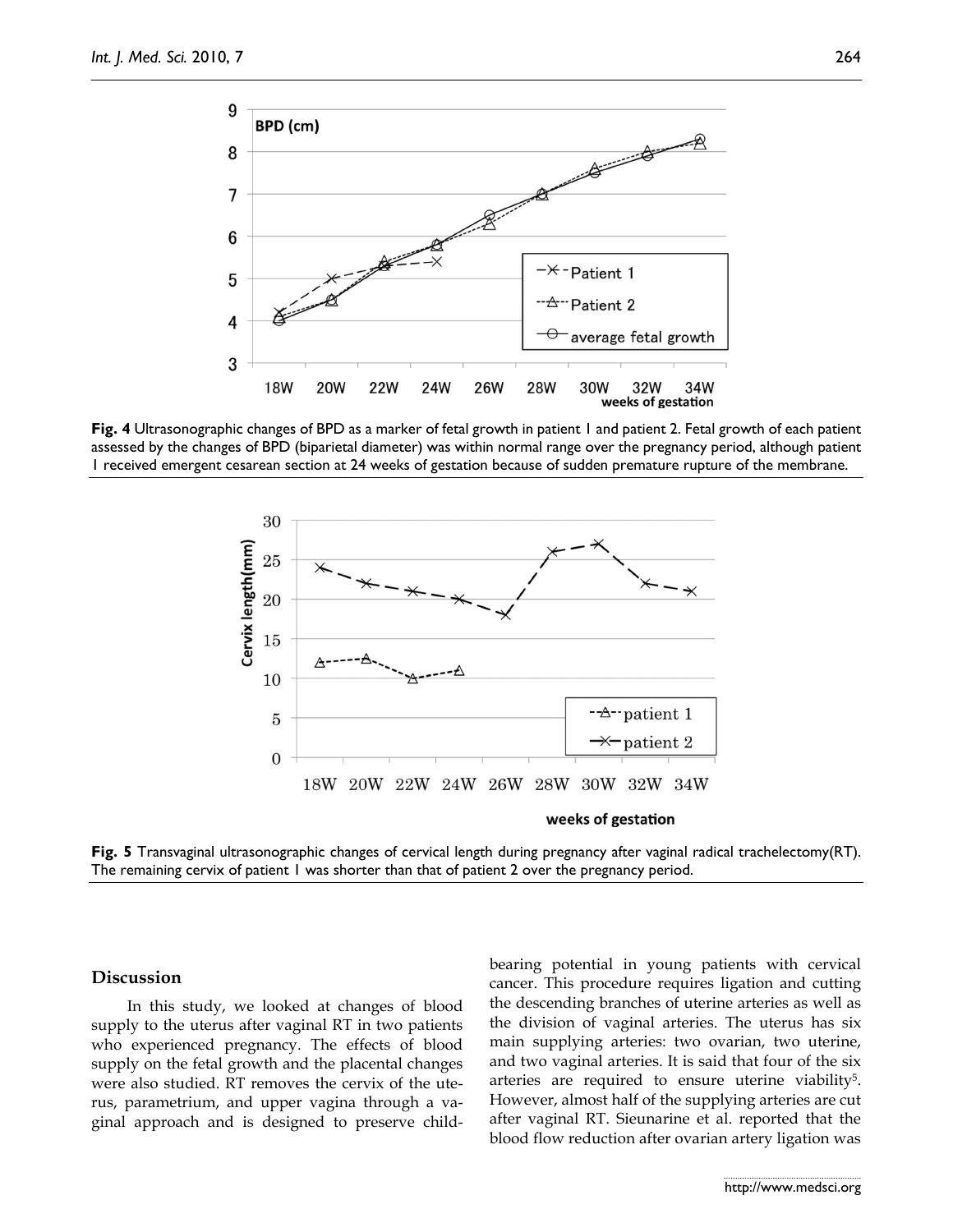more pronounced than after uterine artery ligation in rats, which means that the ovarian artery might be the major contributor of blood flow to the uterus. In this study, 3D CT scans also showed sufficient blood flow to the uterine body through both ovarian arteries, the remaining ascending branches of uterine arteries, and a new network of vessels. No difference between the patients could be detected for the blood flow distribution.

Are these networks of new vessels sufficient for the maintenance of pregnancy? A decrease of blood supply to the uterus can cause abortion or intrauterine growth retardation (IUGR) of the fetus 6. In these conditions, several pathological changes of the placenta can be seen. Ischemic changes of the placenta include an increase of avascular villi, syncytial knots, and an immature syncytial sprout, or increased lesions of placental infarction<sup>6,7</sup>. Furthermore, as we reported before, molecular biological changes such as increased expression of apoptosis-related genes are also seen<sup>8</sup>. However, the placentas of the both patients in this study showed no such ischemic changes. Furthermore, fetal growth of both patients up to delivery was within the normal range. These results suggest that division of the descending branches of uterine arteries and vaginal arteries does not seem to affect fetal growth.

Does division of descending branches of uterine arteries and vaginal arteries affect the function of the neo-cervix?

Lack of mechanical support of the residual cervix, ascending infection and chorioamnonitis, caused by disruption of the endocervical glands and reduced secretion of mucus, have been thought be causes of pPROM. As we have shown in this study, the remaining cervix of patient 1 after vaginal RT was found to be shorter than that of patient 2 by transvaginal ultrasonographic assessment over the pregnancy period. Although patient 1 suffered from pPROM at 23 weeks of gestation, the blood supply to the lower segment of the uterus did not show any differences between the two patients. For this patient, the cause of pPROM might have been chorioamnionitis caused by the reasons described above.

RT now has become an acceptable treatment modality in patients with early invasive uterine cancer who hope for preservation of fertility. However, vaginal RT is completely different from laser conization from the point of view of targeting lesions and postoperative invasiveness.

Although more than 300 pregnancies have been reported since Dargent reported his first series of radical trachelectomies in 1994 9,10,11, there are still few reports on pregnancy complications after RT. It is

known that lack of a protective effect against vaginal infection or the lack of mechanical support of the residual cervix due to the dissection of the uterine cervix might be a cause of pPROM, and the following occurrence of preterm premature delivery. Furthermore, as Martin et al. reported, in patients with high risk of recurrence, adjuvant therapies such as radiation therapy or chemotherapy might be necessary after RT. Those therapies could also affect the fertility and the pregnancy course of the patient. However, as far as we know, effects of changes of blood supply to the uterus after RT have never been discussed.

 In this report, we looked at changes of the blood supply to the uterus in two patients who experienced pregnancy and delivery. RT seems to change blood flow to the uterine body through the neovascularization. However, we believe that the division of the descending branches of uterine arteries and vaginal arteries leads neither to a decrease of blood supply to, nor to the dysfunction of, the neo-cervix. And these procedures also do not affect the fetal growth and the placental growth. Furthermore, neovascularisation of the remaining uterine cervix would have been completed relatively early after the operation because both patients became pregnant within two years. Thus effects of changes of uterine blood flow on pregnancy courses seemed to be minimal. However, the following up of pregnancy in patients who underwent RT is still a challenge for obstetrician. Further clinical investigation to prevent pregnancy-related complications in patients who underwent RT would improve the pregnancy outcome of these patients.

## **Conflict of Interest**

The authors have declared that no conflict of interest exists.

#### **References**

- 1. Ushijima K. Current status of gynecologic cancer in Japan. J. Gynecol. Oncol. 2009; 20:67-71
- 2. Ishika S, Endo T, Hayashi T, Kitajima Y, Sugimura M, Sagae S, Saito T. Successful delivery after vaginal radical trachelectomy for invasive uterine cervical cancer. Int. J. Clin. Oncol. 2006; 11:146-149
- 3. Ishika S, Endo T, Hayashi T, Baba T, Umemura K, Saito T. Pregnancy-related complications after vaginal radical trachelectomy for early-stage invasive uterine cervical cancer. Int. J. Clin. Oncol. 2007; 12:350-355
- 4. Nishio H, Fujii T, Kameyama K, Susumu N, Nakamura M, Iwata T, Aoki D. Abdominal radical trachelectomy as a fertility-sparing procedure in women with early-stage cervical cancer in a series of 61 women. Gynecol. Oncol. 2009; 115:51-55.
- 5. Sieunarine K, Boyle DC, Corless DJ, Noakes DE, Ungar L, Marr CE, Lindsay I, Del Priore G, Smith JR. Pelvic vascular prospects for uterine transplantation. Int. Surg. 2006; 91:217-222
- 6. Salafia CM, Minior VK, Lopez-Zeno JA, Whittington SS, Pezzullo JC, Vintzileos AM. Relationship between placental histo-